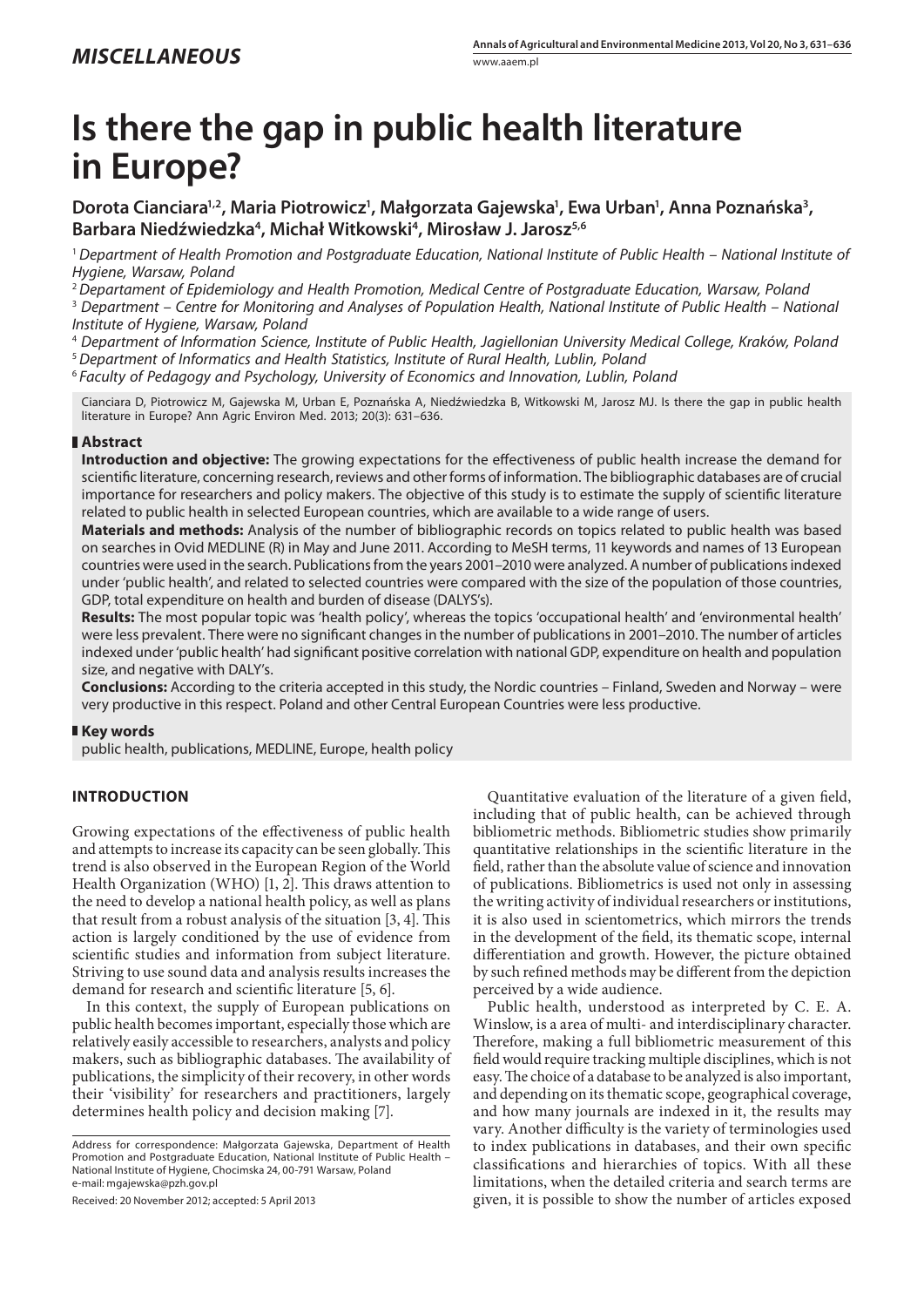to a wide range of users and certain proportions, trends or changes in the professional literature on public health. Examples of such analyses in the field of public health are the works of Clarke et al. [8], Soteriades et al. [9], Przyłuska [10], McCarthy [11], Kållestål and Swanberg [12], and Gulis et al. [13].

The aim of the presented study is to estimate the literature supply (available to a wide range of users) related to public health in selected European countries. It was expressed in terms of publishing activity and productivity of chosen countries. The study was based on analysis of the MEDLINE database, the largest database of literature in medicine and related sciences, created by the National Library of Medicine (NLM) in the USA. Personal communication with Polish public health professionals indicate that it is one of the most popular databases. Publications indexed in MEDLINE amount to about 5,500 journals that meet the quality criteria established by the NLM [14]. Documenting a publication in MEDLINE makes it accessible to international forums and allows it to be seen and shared by a wide audience.

## **Material and methods**

Analysis of bibliographic records on specific topics related to public health was based on the results of searches in MEDLINE – Ovid in May and June 2011 accessible by the Central Medical Library in Warsaw. MeSH terms were used in the search process. The search strategy assumed that:

- a. Public health, according to the MeSH dictionary, is defined as the 'branch of medicine concerned with the prevention and control of disease and disability, and the promotion of physical and mental health of the population on the international, national, State, or municipal level'.
- b. Public health is understood in terms of strategies and methods (horizontal approach, e.g. health policy), but also as specific areas of action (vertical approach, e.g. environmental health). Searches included topics chosen from a list of services (functions) of public health identified by the WHO Regional Office for Europe, and consistent with the MeSH terminology [15].
- c. Searching for references does not serve the purposes of scientometrics in the presented study. It serves the analysis of easily 'visible' bibliographic resources, and is based on simple searches, commonly used by non-specialist (not specially trained in searching) users in collecting material for their studies, papers or work.
- d.The analysis encompassed all types of articles published in scientific journals, not only research articles. This approach allows the observation of the incidence of public health issues in a broader discourse and science communication.
- e. The analysis covers a period of 10 years, to observe the dynamics of change.
- f. The analysis applies to a number of randomly chosen (through direct method) 13 out of 35 European countries (37.1%), with a population of at least two-million.

These led to three selection criteria.

**Thematic keywords.** Based on the accepted definition and list of public health functions, 11 MeSH terms related to public health were arbitrarily selected. These were: master heading – 'public health'; headings describing strategies and methods

(horizontal approach) – 'health education', 'health planning', 'health policy', 'health promotion', 'health services', 'primary prevention', 'public policy', the headings corresponding to the selected areas of work (vertical approach) – 'environmental health', 'occupational health' and 'preventive medicine'. The search was carried out to find publications whose main issue corresponded to the listed headings. In consistence with this criterion, articles on a minimum of one of the topics expressed in the headings were retrieved. When interpreting the results it should be remembered that the same articles can be attributed to several subject headings.

**Name of the country related to the publication.** According to this criterion, articles referred to a minimum of one out of 13 selected European countries, namely: Czech Republic, Finland, Spain, Netherlands, Lithuania, Germany, Norway, Poland, Slovak Republic, Slovenia, Sweden, Ukraine, United Kingdom (for the latter country searches were conducted using the MeSH terms: Great Britain, England, Scotland, Wales, Northern Ireland.). This method allowed finding publications regardless of the country of origin, location, author or journal, and reflects the interest of public health issues in the context of the given country.

**Publication date.** In accordance to this criterion, the search included only articles published in 2001–2010.

The analysis included articles indexed in the database that simultaneously fulfilled the three above criteria. For example, searching for the subject heading 'health policy' and 'Czech Republic', the following search sentence was used (Health Policy AND Czech Republic) sh. limit to yr = '2001 – 2010'. Similar search sentences were used for other subject headings and countries.

The results were analyzed according to: 1) subject of the article, 2) national context, 3) dynamics of publishing, meaning the number of articles published in 2001–2010 for the following three topics: 'public health', 'health policy', and 'health promotion'. Variables 1–3 reflect the publishing activity. Additionally, the publishing productivity  $(4)$ associated with the selected countries was analyzed. For this purpose, the number of articles indexed under 'public health' was compared with the number of journals published in the country indexed in the database. The current number of national journals indexed in MEDLINE was determined by searching the directory specified by NLM with the quest: Name of a country [Field: Country of Publication] AND Journals currently indexed in MEDLINE. The productivity analysis also included the relationship between the number of articles and socio-economic potential of selected countries, expressed as: population size (in millions), gross domestic product (GDP in billion US \$), the total expenditure on health (US \$ billion), burden of disease (DALY) and the GDP and expenditure on health *per capita*. Information on the burden of disease in 2004 was collected from the WHO data [16]. Other information came from the World Bank and concerned the year 2009 [17].

The value of Spearman's correlation coefficient and significance level of correlation has been designated. In this way, the formulation of assumptions about the distribution of the analyzed variables was avoided. The calculation was performed using SPSS 12.0 PL. In the description of the results the words 'articles' and 'publications' were used interchangeably.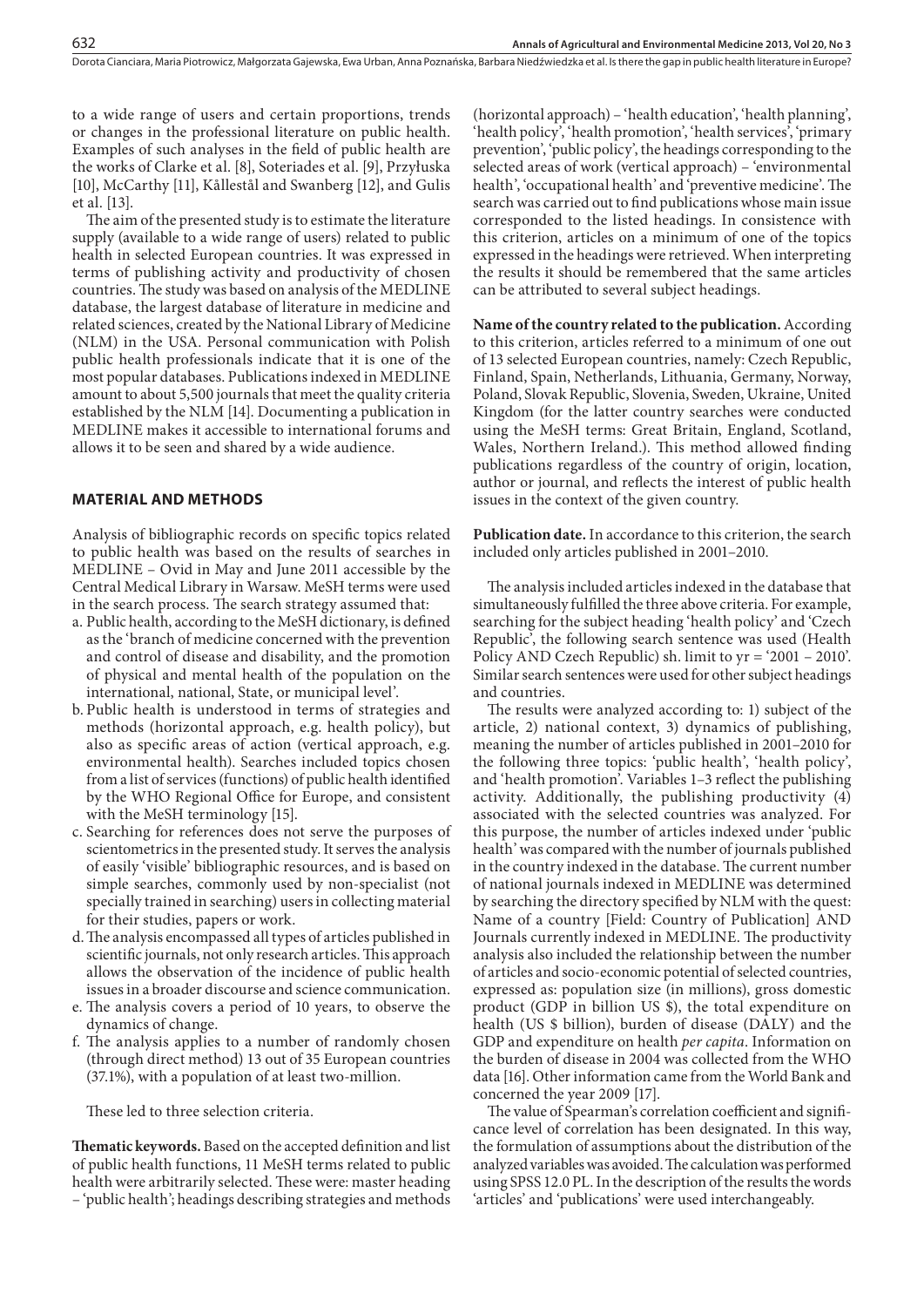#### **Results**

**Subject of the article.** In the analyzed pool of articles from the years 2001–2010, most of the works were described by the heading 'health policy' (3,721 articles). The next headings, with decreasing frequency of use were 'health promotion', 'public health', 'health education' and 'occupational health'. The least frequently used headings were 'environmental health' and 'preventive medicine' (Tab. 1).

**Table 1.** Number of articles from 2001-2010 recorded in MEDLINE database by selected heading and country.

**No. of articles by heading**

| Country                | Health policy | <b>Health promotion</b> | Public health | <b>Health education</b> | Occupational health | Public policy                               | Health services | <b>Primary prevention</b> | Health planning | Environmental health | Preventive medicine |
|------------------------|---------------|-------------------------|---------------|-------------------------|---------------------|---------------------------------------------|-----------------|---------------------------|-----------------|----------------------|---------------------|
| Overall                |               |                         |               |                         |                     | 3,721 3,054 2,587 1,598 1,407 1,050 740 702 |                 |                           | 583             | 266                  | 194                 |
| United<br>Kingom (UK)  | 2,257         |                         | 1,679 1,317   | 751                     | 577                 | 634                                         | 237             | 193                       | 462             | 117                  | 59                  |
| Sweden (SE)            | 398           | 180                     | 156           | 90                      | 177                 | 54                                          | 70              | 58                        | 26              | 19                   | 7                   |
| Germany<br>(DE)        | 306           | 459                     | 375           | 232                     | 85                  | 147                                         | 183             | 134                       | 42              | 31                   | 79                  |
| Netherlands<br>(NL)    | 289           | 188                     | 145           | 116                     | 105                 | 70                                          | 60              | 58                        | 14              | 9                    | 7                   |
| Norway (NO)            | 172           | 77                      | 64            | 41                      | 74                  | 25                                          | 32              | 22                        | 11              | 8                    | 6                   |
| Spain (ES)             | 130           | 118                     | 294           | 71                      | 74                  | 65                                          | 100             | 34                        | 0               | 24                   | 16                  |
| Finland (FI)           | 58            | 72                      | 51            | 44                      | 128                 | 18                                          | 23              | 49                        | 7               | 4                    | 1                   |
| Poland (PL)            | 57            | 241                     | 82            | 217                     | 169                 | 11                                          | 18              | 141                       | 6               | 41                   | 13                  |
| Lithuania (LT)         | 18            | 8                       | 20            | 8                       | 4                   | $\overline{7}$                              | $\overline{4}$  | 3                         | 5               | $\mathbf 0$          | $\mathbf 0$         |
| Ukraine (UA)           | 12            | 6                       | 43            | 5                       | 9                   | 9                                           | 5               | $\mathbf 0$               | $\overline{2}$  | $\overline{2}$       | 6                   |
| Slovenia (SL)          | 11            | 9                       | 22            | 3                       | $\mathbf 0$         | 4                                           | $\overline{2}$  | $\mathbf{1}$              | $\overline{2}$  | $\mathbf{1}$         | $\mathbf 0$         |
| Czech<br>Republic (CS) | 7             | 17                      | 13            | 16                      | 4                   | 5                                           | 5               | 8                         | 6               | 7                    | $\mathbf 0$         |
| Slovakia (SK)          | 6             | 0                       | 5             | 4                       | 1                   | 1                                           | 1               | 1                         | 0               | 3                    | $\mathbf 0$         |

Country codes in brackets

**National context.** Papers on 'health policy' issues related mostly to the United Kingdom (60.7% of all papers on the topic), Sweden (10.7%), Germany (8.2%), Netherlands (7.8%) and Norway (4.6%). Issues concerning 'health promotion' were the most frequently raised in the context of: UK (55.0%), Germany (15.0%), Poland (7.9%), Netherlands (6.9%) and Sweden (5.9%). Issues of 'preventive medicine', rarely addressed, mainly occurred in the context of Germany (40.7%) and the UK (30.4%).

It was found that most publications were related to the UK. The percentage of articles associated with this country in specific topics ranged from 26.7% ('primary prevention') to 77.4% ('health planning'). There was also a significant number of publications associated with Germany, Spain, Netherlands and Sweden. It was found that across countries there are differences related to the topics of publications. For example, the UK, Sweden, Netherlands and Norway had publications mainly on 'health policy', Poland on 'health promotion', and Finland on 'occupational health' (Tab.1).

**Dynamics of publishing.** Throughout the years 2001–2010 under scrutiny, it can be noted that there are variations in the number of articles indexed in the context of the country, under the headings 'health policy' (Fig. 1), 'public health' (Fig. 2) and 'health promotion'. However, there has not been a constant trend of increase or decrease in publishing on specific topics.



**Figure 1.** Number of articles from the years 2001–2010 recorded in MEDLINE database by heading "health policy"



**Figure 2.** Number of articles from the years 2001–2010 recorded in MEDLINE database by heading "public health"

**Publication productivity.** Most of the indexed journals came from the UK (altogether 1,292 journals from England, Wales, Scotland and Northern Ireland), Netherlands and Germany. There were almost 60 journals in the database from Poland, a figure that exceeded the total amount of journals from Finland, Norway and Sweden (Tab. 2).

Taking this into account, publication productivity was expressed as the ratio of the number of articles for the heading 'public health' in the context of a particular country and the number of journals (Tab. 2). This ratio was the highest for countries with a small representation of journals (Slovenia, Finland, Lithuania). Countries with a large representation (UK, Netherlands, Germany) had the lowest rates (respectively: 1.02, 0.44, 1.27).

The highest ratio of the number of publications on public health to the size of the population was recorded for the UK, Sweden and Norway. Similarly, the UK had a high ratio of articles to the GDP; the British also had a high ratio of the number of articles for expenditures on health. The highest ratio of articles to the burden of disease was noted for the UK, Germany and Spain.

It was also found that the number of articles is statistically significantly correlated with the population of a given country  $(r=0.648, p<0.05)$ , its GDP  $(r=0.918, p<0.01)$  (Fig. 3) and total expenditures on health ( $r=0.923$ ,  $p<0.01$ ). At the same time, a statistically significant negative correlation was revealed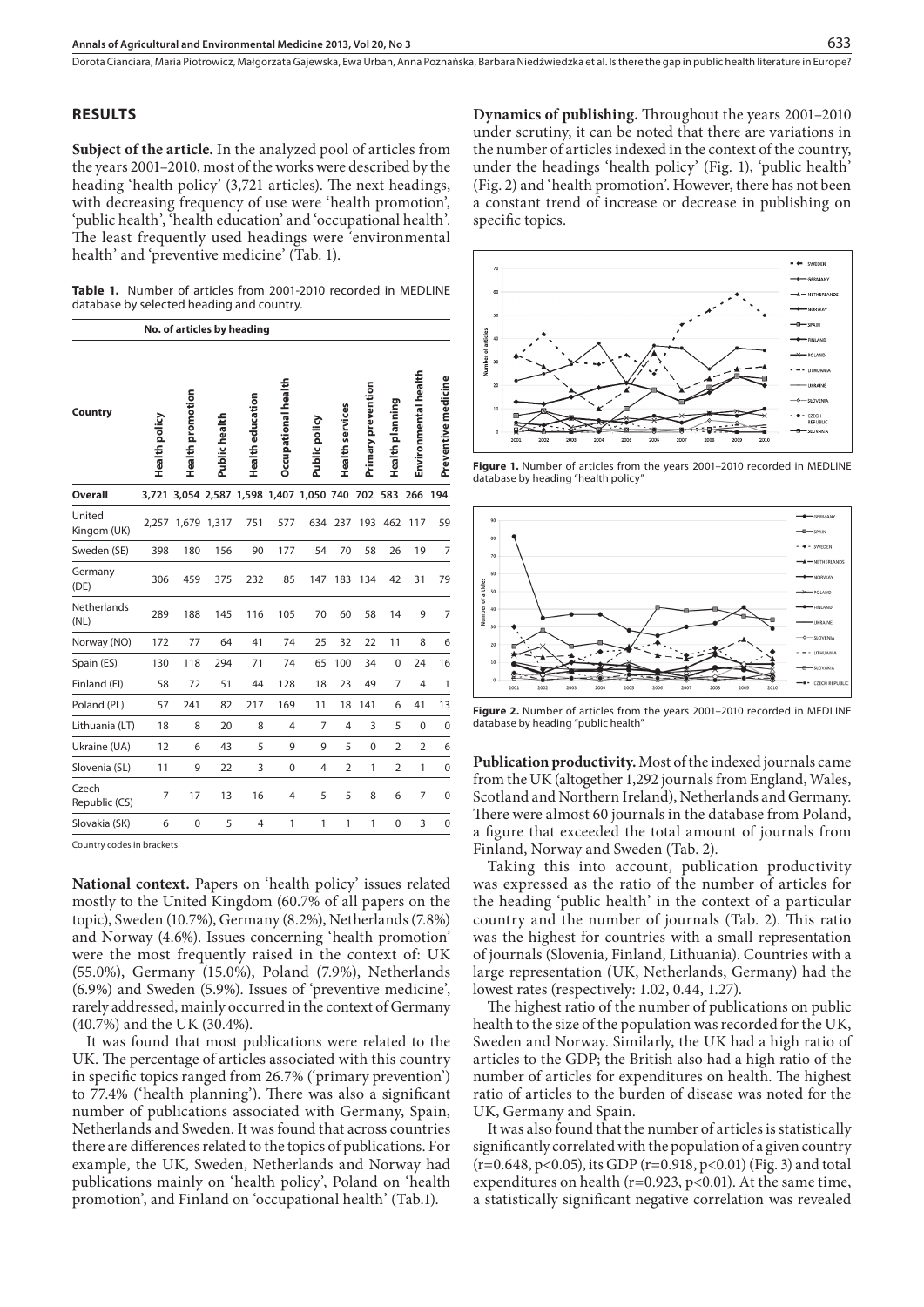**Table 2.** Number of articles from 2001-2010 by heading 'public health' recorded in MEDLINE database by country, number of journals, population, GDP\*, the total expenditure on health and DALY.\*\*

| Country             | No. of articles by<br>heading 'public<br>health' | No. of journals<br>recorded in<br><b>MEDLINE</b><br>database | No. of articles per<br>journal | No. of articles per<br>1 million<br>population (2009) | No. of articles per<br>1 billion USD of<br>GDP* (2009) | No. of articles on<br>total expenditures<br>on health in<br>billion USD (2009) | No. of articles on<br>DALY**<br>per 1,000<br>population (2004) |
|---------------------|--------------------------------------------------|--------------------------------------------------------------|--------------------------------|-------------------------------------------------------|--------------------------------------------------------|--------------------------------------------------------------------------------|----------------------------------------------------------------|
| United Kingom (UK)  | 1317                                             | 1292                                                         | 1.02                           | 21.30                                                 | 0.61                                                   | 6.52                                                                           | 119.62                                                         |
| Sweden (SE)         | 156                                              | 26                                                           | 6.00                           | 16.77                                                 | 0.39                                                   | 3.91                                                                           | 16.32                                                          |
| Germany (DE)        | 375                                              | 295                                                          | 1.27                           | 4.58                                                  | 0.12                                                   | 1.00                                                                           | 37.20                                                          |
| Netherlands (NL)    | 145                                              | 329                                                          | 0.44                           | 8.78                                                  | 0.19                                                   | 1.69                                                                           | 14.57                                                          |
| Norway (NO)         | 64                                               | 11                                                           | 5.82                           | 13.26                                                 | 0.17                                                   | 1.75                                                                           | 6.18                                                           |
| Spain (ES)          | 294                                              | 66                                                           | 4.45                           | 6.40                                                  | 0.20                                                   | 2.07                                                                           | 31.05                                                          |
| Finland (FI)        | 51                                               | 4                                                            | 12.57                          | 9.56                                                  | 0.22                                                   | 2.21                                                                           | 4.49                                                           |
| Poland (PL)         | 82                                               | 57                                                           | 1.44                           | 2.15                                                  | 0.19                                                   | 2.69                                                                           | 6.21                                                           |
| Lithuania (LT)      | 20                                               | $\overline{2}$                                               | 10.00                          | 5.99                                                  | 0.55                                                   | 8.28                                                                           | 1.22                                                           |
| Ukraine (UA)        | 43                                               | $\overline{7}$                                               | 6.14                           | 0.94                                                  | 0.37                                                   | 5.24                                                                           | 2.06                                                           |
| Slovenia (SL)       | 22                                               | $\mathbf{1}$                                                 | 22.00                          | 10.77                                                 | 0.45                                                   | 4.92                                                                           | 1.89                                                           |
| Czech Republic (CS) | 13                                               | 22                                                           | 0.59                           | 1.24                                                  | 0.07                                                   | 0.90                                                                           | 1.10                                                           |
| Slovakia (SK)       | 5                                                | 5                                                            | 1.00                           | 0.93                                                  | 0.06                                                   | 0.06                                                                           | 0.37                                                           |

\*GDP – Gross Domestic Product

\*\*DALY – disability adjusted life-years

Country codes in brackets



**Figure 3.** Number of articles recorded in MEDLINE database by GDP

between the number of articles and the burden of disease in the country ( $r = -0.736$ ,  $p < 0.01$ ). There was no significant correlation between the number of articles and GDP *per capita*, and expenditure on health *per capita*.

#### **Discussion**

The analysis of publishing activity and productivity carried out in the presented study was not limited to original articles (research papers), but also included other types of articles, such as: overviews, reviews, commentaries and letters to the editor. It was assumed that they may contain valuable information for the practice of public health [18]. Taken together, they form a scientific and social discourse around public health. This approach is different from the search strategy used in the project SPHERE (Strengthening Public Health Research in Europe), which focused exclusively on peer reviewed articles [7]. The strategy accepted in the presented study takes into account the fact that the public health professionals sometimes take action without strong evidence, but only on the basis of opinion [19].

In the last decade in the analyzed literature, the most popular topic was 'health policy'. This proves that nowadays this area of public health is of great interest and importance. Another reason could be the very broad scope of this concept. In MeSH, 'health policy' is described as: 'Decisions, usually developed by government policymakers, for determining present and future objectives pertaining to the health care system'. Most of these publications were related to the UK and Sweden. Articles about the Polish context rarely touched on this topic. This indicates the low visibility of Polish works in the international exchange of knowledge and views on health policy, and supposed a low activity and productivity in this domain.

The small number of all articles indexed under 'environmental health' is probably caused by the limitation of search refinement to a heading that does not cover many aspects of this multidisciplinary area [20]. Nevertheless, it is a multifaceted challenge.

The collected material does not indicate that there has been an increase in the number of articles on specific areas of publichealth in scientific journals indexed in MEDLINE. It cannot be said, therefore, that public health as a discipline has become more visible in scientific literature in the decade of 2001–2010.

Most articles relate to the UK, and in absolute terms (number of publications), that country is therefore the most visible in international forums. However, the UK has the most significant number of its own journals in the database. Thus, in relative terms (due to the ratio of the number of publications to the number of journals), the UK's position is much weaker. An average journal published in the UK in the span of 10 years has published only one article under the heading 'public health'.

The second group of countries were Germany and the Netherlands, which had several hundred journals indexed in MEDLINE. These journals also posted relatively few articles on public health in their countries, i.e., about one or half an article, respectively. Another group of countries included Finland, Sweden, Norway and Spain, which had from 4–66 journal titles indexed in the database. These journals posted (respectively) approximately: 13, 6, 6 and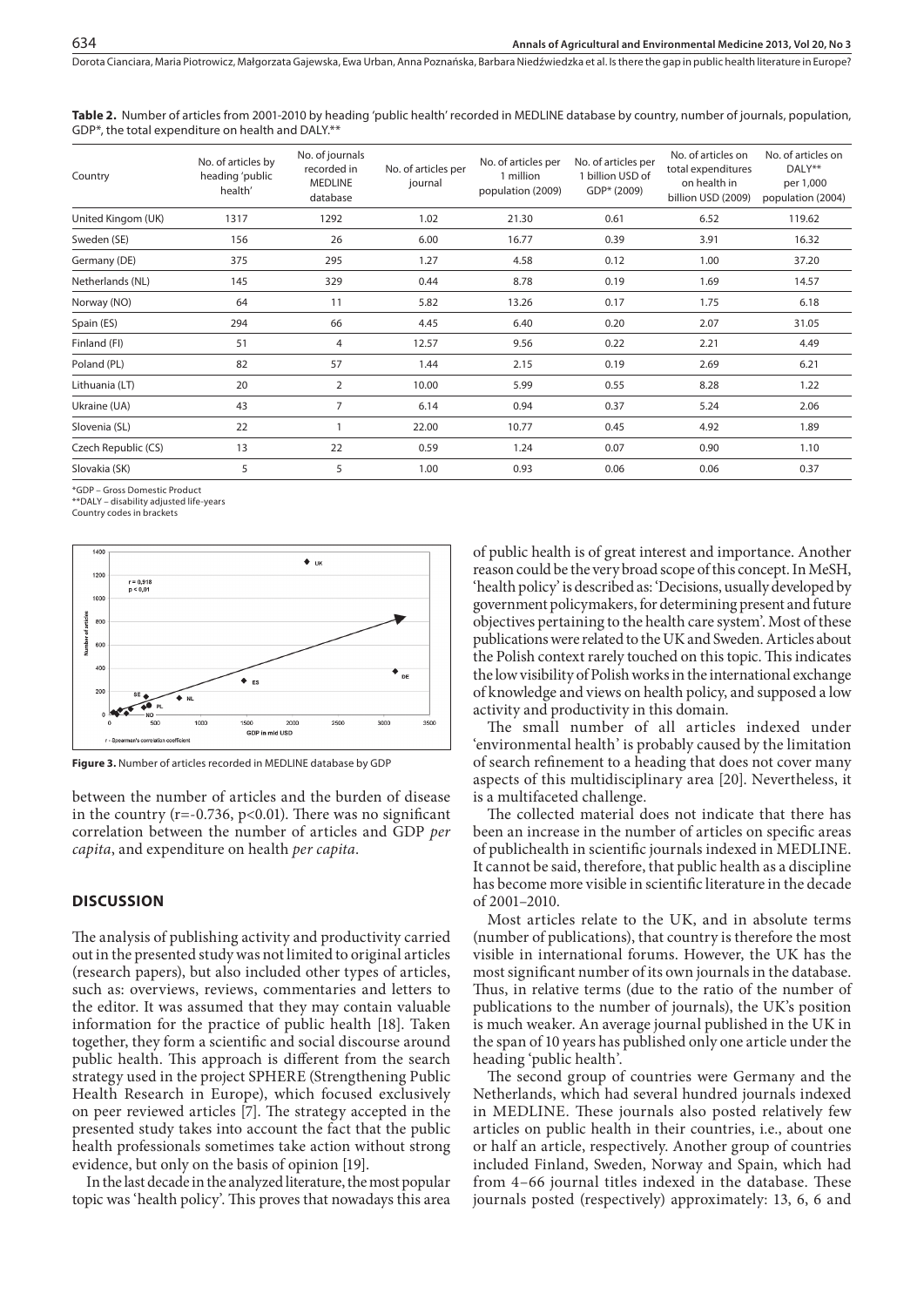4 articles on public health in their countries. The likely reasons for the increased productivity of the Scandinavian countries and Spain may include: a greater representation of journals devoted to public health, focusing on national issues, or a smaller share of articles written by authors from other countries. The discussed ratio reached a very low value for Poland.

The significant positive correlation of the number of publications and GDP, the total expenditure on health and a slightly smaller of population size, confirms earlier findings [8, 21]. This may be either an indication of the lower productivity of economically weaker countries, or that the achievements of these countries are less publicized in the international forums. The latter interpretation must take into account two issues. First, it is usually a low representation of journals from economically weaker countries in MEDLINE; journals from these countries often do not meet the criteria which would allow them access to international databases, such as a long presence in the local market (this especially pertains to the 'young' journals of public health). A smaller number of journals from economically weaker countries is consistent with a higher representation of journals from English-speaking countries in the MEDLINE database [22, 23, 24]. Secondly, the availability of reputable international journals for issues related to less developed countries. There is, in fact, an apparent gap in publishing in prestigious journals of original articles on the subject of developed (old democracies) as opposed to less developed (new democracies) countries. Almerie et al. [25], for example, showed that 40% of publications on randomized clinical trials indexed in the Polish Medical Bibliography database in the years 1996–2006, did not appear in the MEDLINE or the Embase databases. Under-representation of health issues of developing countries in specialized journals on an international scale is a phenomenon which, according to Lown and Banerjee [26], is not directly linked to research expenditures. This can result from many factors, including: the absence of representatives of these countries on the editorial boards of international journals, marginalization of problems of weaker countries in the mainstream discourse, the language barrier, errors and technical difficulties in forwarding papers, and the lack of access to these journals in less developed countries [27, 28]. Anyway, in MEDLINE there is a gap related to public health literature in Europe.

Quite a strong negative correlation between the number of publications and the burden of disease (as health needs indicator), shows that countries where the health of the population is better are also more frequently represented in the analyzed literature. This inverse relationship between health needs and publishing activity has been indicated previously [21]. This relationship is probably very complex, an important mediating variable may be a higher national income in these countries. The interpretation of this relationship in the case of strictly bibliometric studies would require conducting multivariate analyses (multiple linear model).

The number of articles on public health in the MEDLINE database is a derivative of a number of factors, including the prevailing biomedical and clinical nature of the database. The criteria and methods of indexing articles in the database also affect the search results. The overall picture of the issue may also be distorted by the above-mentioned incomplete representation of European journals of public health domain in the MEDLINE database. However, it has been observed

that a high social and economic potential of the country and good health of the nation had a close relationship with the numerous articles on public health in the given country. Thus, closing the health gap [29, 30] should be accompanied by closing the gap in health literature.

# **Conclusions**

- 1. Analysis of the MEDLINE database content does not indicate that there has been an increase, in the last decade in the number of publications on selected topics of public health concerning the analyzed 13 European countries. Although it is likely that there are, in fact, more publications, in the international circulation of information they are hard to find. This situation is not conducive to the development of public health in the European context.
- 2. There has been considerable activity concerning publications on 'health policy' and the relatively small activity on the issue of 'environmental health' and 'preventive medicine'. This may indicate the difference in interests regarding these areas. The rather small proportion of articles devoted to 'environmental health' can be worrying, but this requires further analysis.
- 3. European publications on public health are dominated by works connected to the UK. At the same time, the UK has the richest representation of its own journals in the MEDLINE database. The British, therefore, have a significant impact on the European and global discourse on public health, especially in the key area of health policy.
- 4. Considerable publication activity and high productivity has been noted in the context of Finland, Sweden and Norway, which seems to confirm the established reputation of these countries in the field of public health.
- 5. Public health literature in the context Poland is scarce, focused on health promotion and health education. Polish journals indexed in MEDLINE devote little attention to public health.
- 6. On the European scale, a higher national income and higher total expenditures for health are strongly associated with a greater number of articles indexed when using the subject heading 'public health' in the context of a given country. To clarify this relationship, further studies are needed on the mechanisms occurring here. However, it should not be assumed that the lack of funds is the main obstacle in the development of public health and the literature in this field.
- 7. In Europe, a smaller national burden of disease (smaller health care needs) is strongly associated with a greater number of articles on public health. This relationship may be seen as indirect evidence of a link between the health of the society and the potential of public health. Undertakings intended to strengthen the public health in the national health systems should include information about the existence of such a relationship.
- 8. Determining the actual publishing activity associated with individual countries and public health would require carrying out a fuller bibliometric analysis, as well as an analysis of scientific literature at the national level.

#### **Acknowledgement**

The study was supported by the Polish National Science Centre (Grant No. N N404 053639).